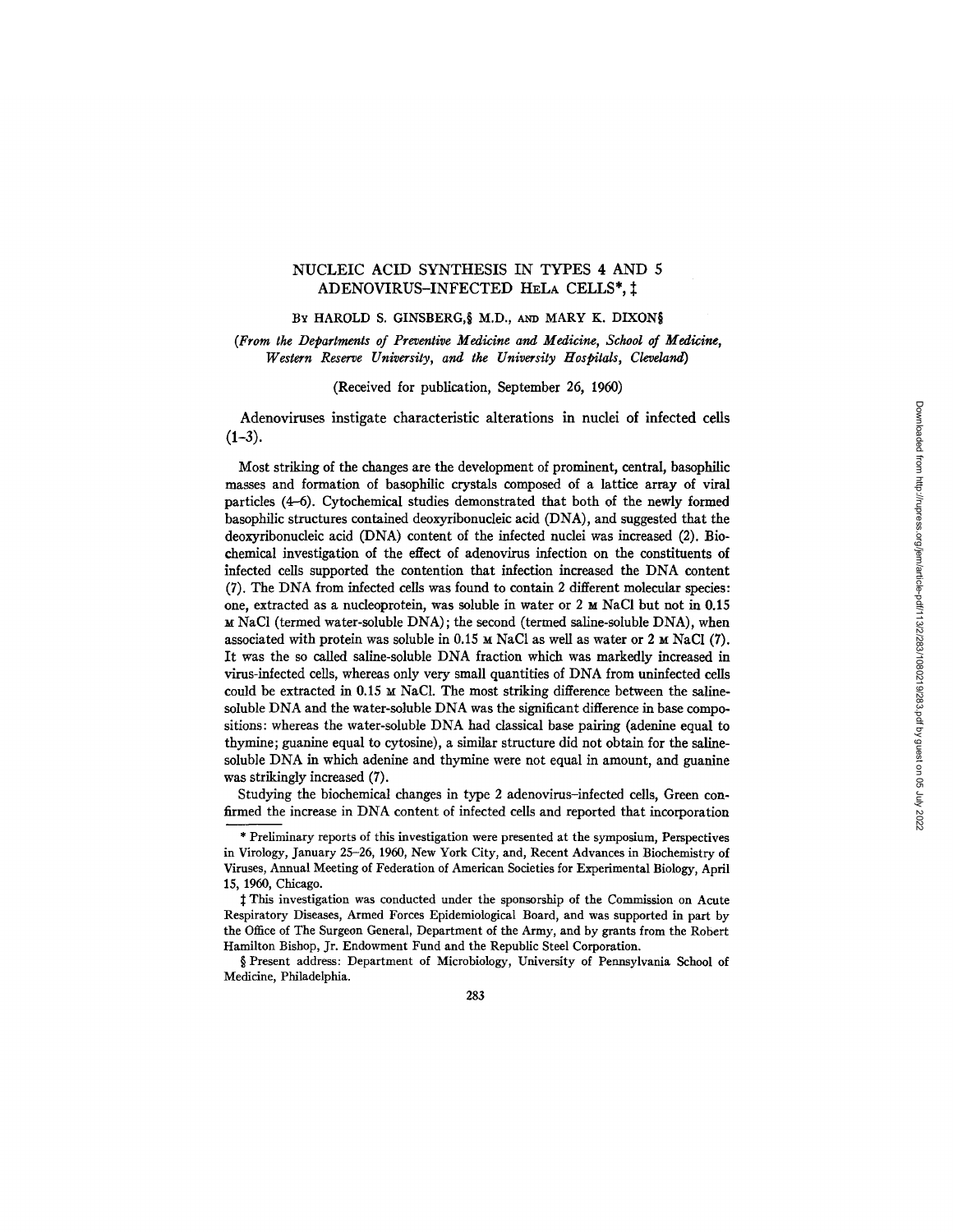of  $P^{32}$  into deoxyguanylic acid and deoxycytidylic acid was increased (8). The finding of an increase in specific activity of the guanine and cytosine nucleotides of DNA from infected cells further supports the data previously published which suggested that adenovims infection stimulates synthesis of a specialized molecular species of DNA (the saline-soluble DNA), and that this DNA has an increased quantity of guanine (7).

The study reported in this communication had as its objective the investigation of the synthesis of the "saline-soluble" and "water-soluble" deoxyribonucleic acids, as well as ribonucleic acid (RNA), in type 4 adenovirusinfected HeLa cells employing radioisotope techniques. The findings to be described indicate that synthesis of the saline-soluble, but not the watersoluble DNA, is increased in virus-infected cells; that the saline-soluble DNA is newly synthesized and derives its components from precursor pools of the cell as well as from the medium; that the synthesis of saline-soluble DNA begins before newly formed, infectious virus; and that synthesis of RNA is also increased, although not as markedly as the saline-soluble DNA.

### *Materials and Methods*

*Tissue Culture.--AU* experiments were done with HeLa cells propagated in continuous serial cultures using Eagle's basal medium supplemented with 10 per cent human serum. For infectivity titrations, cultures were prepared in screw-capped  $14 \times 150$  mm. test tubes utilizing 40 per cent human serum in Hanks's balanced salt solution (BSS) for cell propagation. The tissue culture methods used were identical with those described previously (9, 10).

*Viruses and Viral Infeetion.--Types* 4 and 5 adenovimses employed in earlier studies (2, 3, 7, 9, I0) were used. To prepare pools of virus, growth fluid containing human serum was removed from the cultures, the monolayers were washed twice with Hanks's BSS, a maintenance mixture composed of 67.5 per cent Scherer's amino acid-vitamin mixture, 25 per cent tryptose phosphate broth (Difco), and 7.5 per cent chicken serum was added, and approximately 1.2  $\times$  10<sup>3</sup> tissue culture doses (TCD<sub>50</sub>) of virus was inoculated into each culture (11). Infected cultures were incubated until cytopathic changes were complete (3 to 5 days). Cells and fluid were frozen and thawed 6 times to liberate virus (10), and then centrifuged to remove cell debris. Supernatant fluid containing virus was stored in flasks at  $-28^{\circ}$ C. in an electrically operated deep freeze or in sealed glass ampules at  $-70^{\circ}$ C. in a chest containing solid carbon dioxide. Infectivity titers were determined in tube cultures using 1:3.2 (*i.e.*,  $10^{-0.5}$ ) serial dilutions (10). The endpoint was considered to be the highest dilution of virus effecting cytopathic changes in at least 1 of the 2 cultures inoculated per dilution after 10 to 12 days' incubation at 36°C. Maintenance mixture was not changed during the incubation period.

To obtain infection of all cells in the experiments to be described it was necessary to use relatively large volumes of undiluted virus or concentrated, partially purified virus. When a large volume of undiluted virus was employed, a cytotoxic effect, caused by the adenovirussoluble *"toxin"* (2, 12-14) was observed. Virus heated at 56°C. for 15 minutes to inactivate viral infectivity but not cytopathic effect was employed as a control in some experiments (15). In other experiments, the viral suspension was incubated at 37°C. for 60 minutes with trypsin (0.12 mg. per ml. final concentration) to inactivate "toxin" (12-14). An equal quantity of purified soy bean trypsin inhibitor was added to neutralize trypsin activity before cultures were inoculated. Virus heated at 56°C. for 15 minutes and then treated successively with trypsin and soy bean trypsin inhibitor was used for controls. Experiments proved that com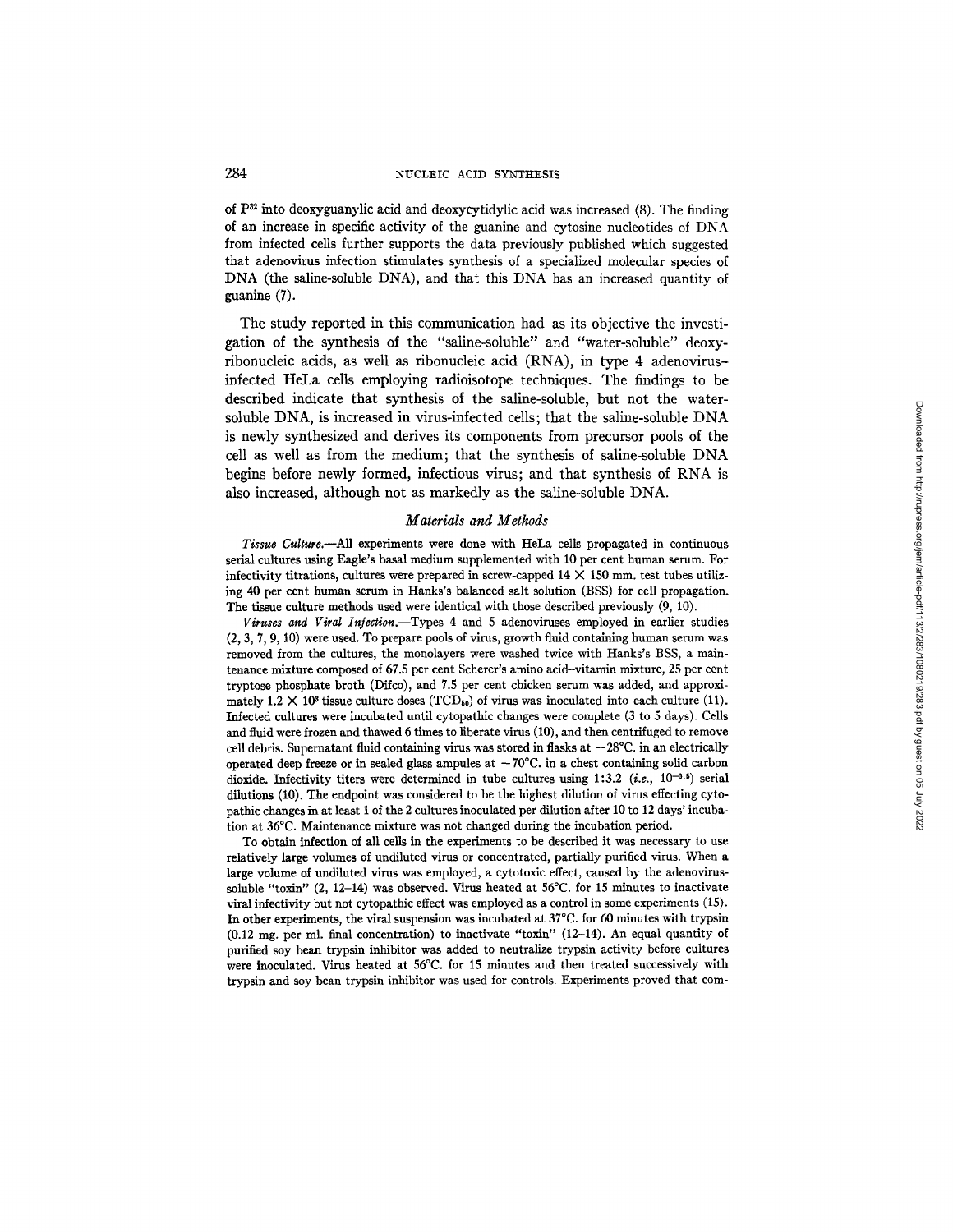parable differences in nucleic acid content and isotope incorporation between control and infected cultures were observed with both types of experiments.

*Extraction and Separation of Nucleic Acid Components.--Cells* from infected and control cultures were scraped from the glass into the culture fluid, mixed thoroughly, and an aliquot removed from each for virai infectivity titration and cell count by enumeration of nuclei (16). Cell suspensions were centrifuged at 750  $\mathbf{R}, \mathbf{P}, \mathbf{M}$ , for 30 minutes at 4 $\mathrm{C}$ . in a refrigerated International centrifuge. The supernatant fluid was discarded and the cells washed once with 200 ml. of 0.15 M NaCl buffered at pH 7.2 with 0.01 M phosphate. Cells were next extracted serially with 10 ml. of 0.15  $\text{M}$  NaCl for 24 hours at 4°C. followed by 10 ml. of 2  $\text{M}$  NaCl or water at 4°C. for 2 days on a mechanical shaker as previously described. A modified Schmidt-Thannhauser fractionation (17) was carried out on each extract as detailed in a previous communication (7).

*Chemical Determination.--The* techniques previously employed were utilized in the experiments to be described (7). DNA was determined by the Burton modification of the diphenylamine reaction (18). RNA by the orcinol reaction (19), protein by the method described by Lowry et al. (20), and total phosphorous by a modification of the technique of Fiske and SubbaRow (21).

*Radioisotopes and Techniques for Measurement.*-Carrier-free P<sup>x2</sup>-inorganic phosphate of high specific activity (Oak Ridge National Laboratory) and sodium formate- $C<sup>14</sup>$  with specific activity of 2 mc./mM (New England Nuclear Corporation) were employed in individual experiments. Samples dried at infinite thinness were counted in a gas-flow counter (Chicago Nuclear) with window in place for  $P^{22}$  or windowless for  $C^{14}$  determinations. The number of disintegrations counted per sample was adjusted so that less than a 5 per cent error might occur.

### EXPERIMENTAL

Incorporation of  $P^{82}-Inorganic Phosphate$  into Saline-Soluble and Water-*Soluble DNA.--Previous* studies indicated that DNA from HeLa cells was not homogenous, and that with type 4 adenovirus infection a marked increase occurred in DNA extracted in  $0.15 \times$  NaCl, but only a minimal increase was detectable in DNA extracted in water or 2 M NaCI (7). The significance of the relatively small increase in quantity of DNA extracted in water or hypertonic NaC1 was not clear. With the use of radioactive isotopes experiments were planned to determine whether an increased synthesis of both or only one of the DNA fractions occurred in adenovirus-infected cells.

Two  $\mu$ c. P<sup>32</sup>-labeled inorganic phosphate was introduced into each of 6 cultures containing 6 to 8  $\times$  10<sup>6</sup> cells. Three of the cultures were infected with 5 ml. of undiluted type 4 adenovirus, so that an average of  $3.5$  TCD<sub>60</sub> of virus per cell was present. An equal volume of heatinactivated virus was added to each of the 3 remaining cultures which served as uninfected controls. Cultures were incubated at 36°C. for 36 hours, after which cell suspensions from each group of 3 cultures were made. Cell counts were done on each cell suspension, and infectivity titration carried out on the suspension of infected cells. Uninfected and infected cells were then extracted; chemical determinations and isotope content of each fraction were done as previously described.

The results of a representative experiment, summarized in Table I, demonstrate that the specific activity of the saline-soluble DNA was 2.7 times greater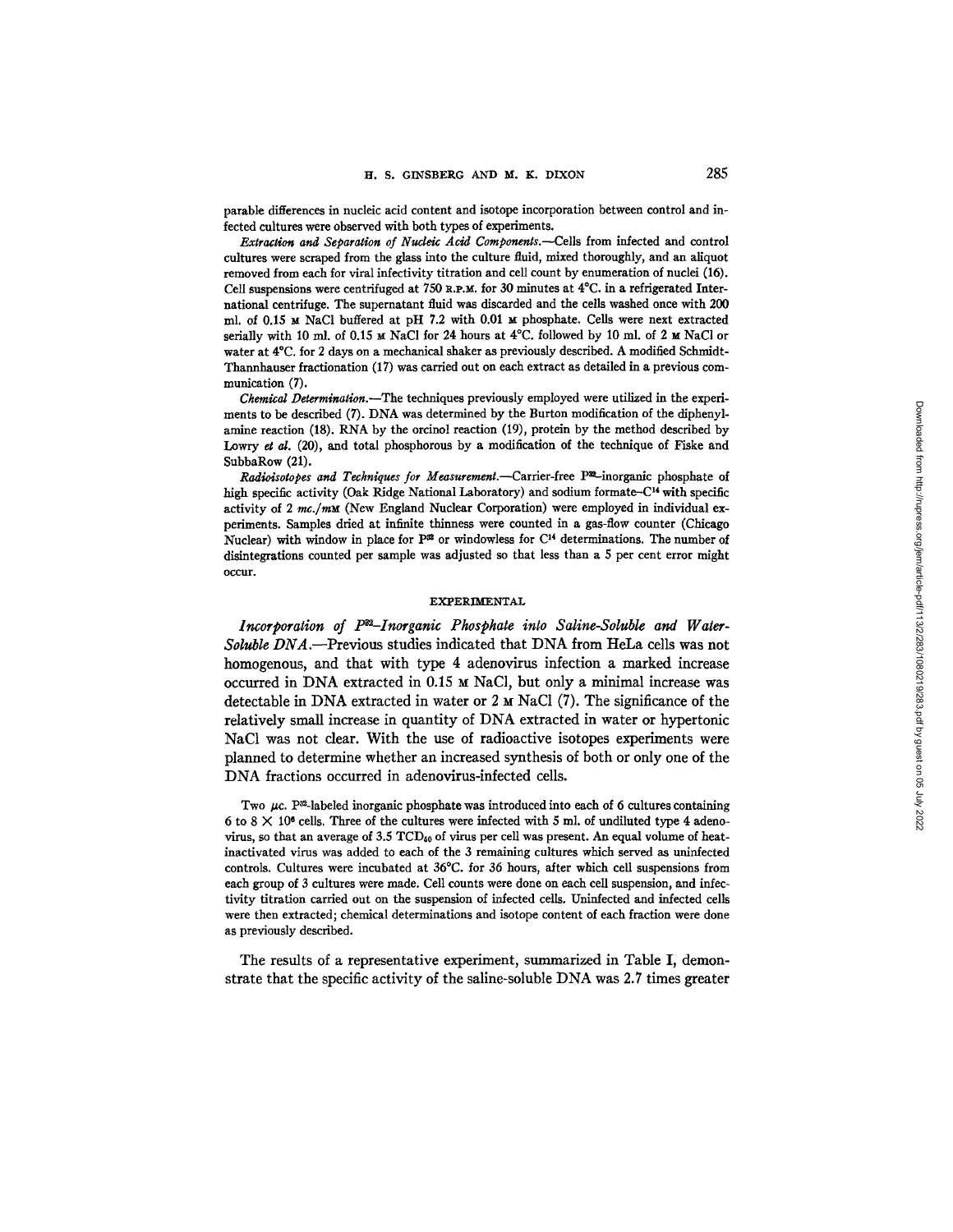than that in uninfected cells. In striking contrast, the isotope incorporation was similar in the water-soluble DNA fraction from uninfected and infected cells. These data confirm findings previously reported and indicate that the major increase in DNA synthesis in adenovirus-infected ceils occurred in the relatively small fraction soluble in  $0.15 ~ M$  NaCl; no significant increased synthesis of DNA extracted by 2  $\mu$  NaCl or water could be measured (7). It is also important to note that the specific activity of saline-soluble DNA from infected cells was not only greater than that of the saline-soluble fraction from uninfected cells, but also that it was more than 2 times greater than the specific activity of the so called water-soluble DNA. These results lend strong support to the hypothesis that adenovirus infection of HeLa cells induces increased

## TABLE I

*Effect of Type 4 Adenovirus Infection on Quantity of Deoxyribonucleic Acid ( DN A ) and P32-Inorganic Phosphate Incorporation into DNA Fractions from IteLa* 

*Cdls* 

|                       | Uninfected                      |                        | Infected*                           |           | Per cent increase in |              |
|-----------------------|---------------------------------|------------------------|-------------------------------------|-----------|----------------------|--------------|
| Fraction tested       | DNA                             | <b>DNA</b><br>Specific | Specific                            |           | infected cells!      |              |
|                       | contenti                        | activitys              | contenti                            | activity§ | <b>DNA</b>           | Sp. activity |
|                       | $ \mu$ g./10 <sup>6</sup> cells |                        | $ $ $\mu$ g./10 $\degree$ cells $ $ |           |                      |              |
| $0.15 \text{ m}$ NaCl | 1.8                             | 3.36                   | 4.86                                | 9.15      | 170                  | 172          |
| $2 \text{ M NaCl}$    | 23.8                            | 4.90                   | 34.80                               | 4.10      | 46                   | 0            |

\* Cultures infected with average of 3.1  $TCD_{50}$  of virus per cell.

Determined 36 hours after viral inoculation.

 $\frac{1}{2}$  c.p.m./ $\mu$ g. DNA/ml. 2  $\mu$ c. P<sup>32</sup> added to each culture at time of infection.

synthesis of only a small, perhaps specialized and unique fraction of the cellular DNA, and that the saline-soluble DNA is synthesized *de novo* and is not merely a degradation product of the host cell DNA (the water-soluble DNA) (7). The finding has been consistent that the increase in quantity of water-soluble DNA from infected cells was actually relatively slight, and that there was no increase in specific activity. Therefore, in presentation of data from subsequent experiments, only results obtained with so called saline-soluble DNA will be tabulated and discussed.

*Effect of Time Isotope Was Added to Cultures on Incorporation into Saline-Soluble DNA of Infected Cells.--Quesfions* were next posed concerning the origin and mode of synthesis of the saline-soluble DNA which increases in adenovirus-infected cells.

The basic design of the experiments done to investigate this question deviated from those already described only in the time at which radioisotope was added to the cultures and the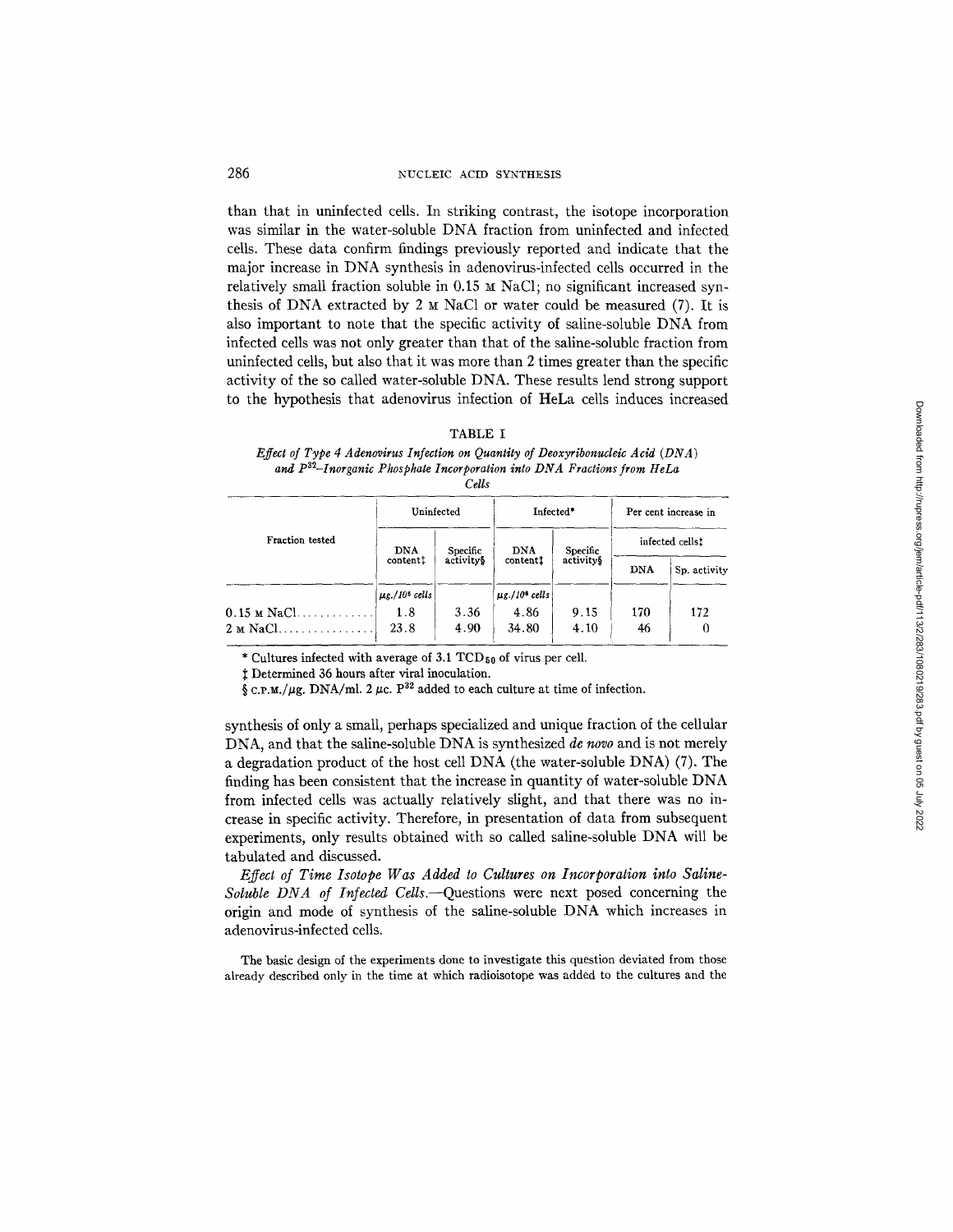period of time during which isotope was present in the culture fluids. In one series of cultures, 50 to 100  $\mu$ c. of P<sup>32</sup>-inorganic phosphate was added to the culture growth fluid 24 or 48 hours before viral infection. Immediately before inoculation of type 4 adenovirus, fluid containing P<sup>32</sup> was removed and cultures were washed 4 times, each wash consisting of approximately 50 ml. of Hanks's BSS containing an excess of unlabeled phosphate ions. Virus and maintenance mixture were then added to one-half the cultures and heat-inactivated virus and maintenance mixture to the others. With another set of 3 cultures, 100 or 200  $\mu$ c. P<sup>32</sup> was added at time of viral infection; 3 cultures received radioisotope and heat-inactivated virus and served as controls. Another set of 6 cultures was divided into 3 infected and 3 control cultures and both groups incubated at 36°C. for 23 hours, at which time 100 or 200  $\mu$ c. P<sup>32</sup> was added to each culture. 24 hours after viral infection (1 hour after addition of isotope), all cultures were harvested, cultures from each group were pooled, aliquots removed for infec-

#### TABLE II

*Effect of Type 4 Adenovirus Infection on Specific Actlvity of Saline-Soluble DNA When HeLa Cells Were Labeled with P<sup>32</sup>-Inorganic Phosphate or Sodium Formate-C<sup>14</sup> 24 or 48 Hours Before Infection* 

|                | Time isotope<br>added before | Specific activity! DNA | Decrease DNA<br>specific activity of |                |
|----------------|------------------------------|------------------------|--------------------------------------|----------------|
| Isotope        | infection*                   | Uninfected             | Infected                             | infected cells |
|                | hrs.                         | C.P.M./ $\mu$ g. DNA   | C.P.M./ $\mu$ g. DNA                 | per cent       |
| $P^{32}O_4\$   | 24                           | 785.0                  | 675.0                                | 14             |
| $\iota$        | 48                           | 4100.0                 | 3340.0                               | 21             |
| $C14$ -formate | 48                           | 64.5                   | 51.7                                 | 20             |
| $**$<br>44     | 48                           | 157.0                  | 138.0                                | 12             |

\* At time of infection isotope removed, cells washed, and maintenance mixture without isotope added with virus.

 $\ddagger$  Determined 24 to 26 hours after infection with 3.0 to 4.5 TCD<sub>50</sub> of virus per cell.

 $\frac{1}{2}$  200  $\mu$ c. P<sup>32</sup>-inorganic phosphate per culture.

| 2  $\mu$ c. sodium formate-C<sup>14</sup> per culture.

\*\*  $4 \mu$ c. sodium formate-C<sup>14</sup> per culture.

tivity titrations and cell counts, and extractions carried out, followed by chemical and isotope content determinations. Other experiments were done exactly as described above except that 2 or 4  $\mu$ c. of C<sup>14</sup>-labeled sodium formate was substituted for P<sup>22</sup>. When sodium formate-C<sup>14</sup> was used *after* viral infection, 4  $\mu$ c. was added 21 hours after virus.

The determinations of saline-soluble DNA from representative experiments in which cells were prelabeled with  $P^{32}$  orthophosphate or C<sup>14</sup>-formate for 24 or 48 hours before viral infection are summarized in Table II. It is noted from these data that no increase in specific activity of saline-soluble DNA occurred under these circumstances. Indeed, a consistent, albeit small, *decrease* in specific activity of DNA from infected cells was measured. This is in sharp contrast to the results observed when isotope was added 21 or 23 hours after infection, just 1 to 3 hours before termination of the experiment (Table III), under which conditions a most impressive increase in  $P^{32}$  or  $C^{14}$  incorporation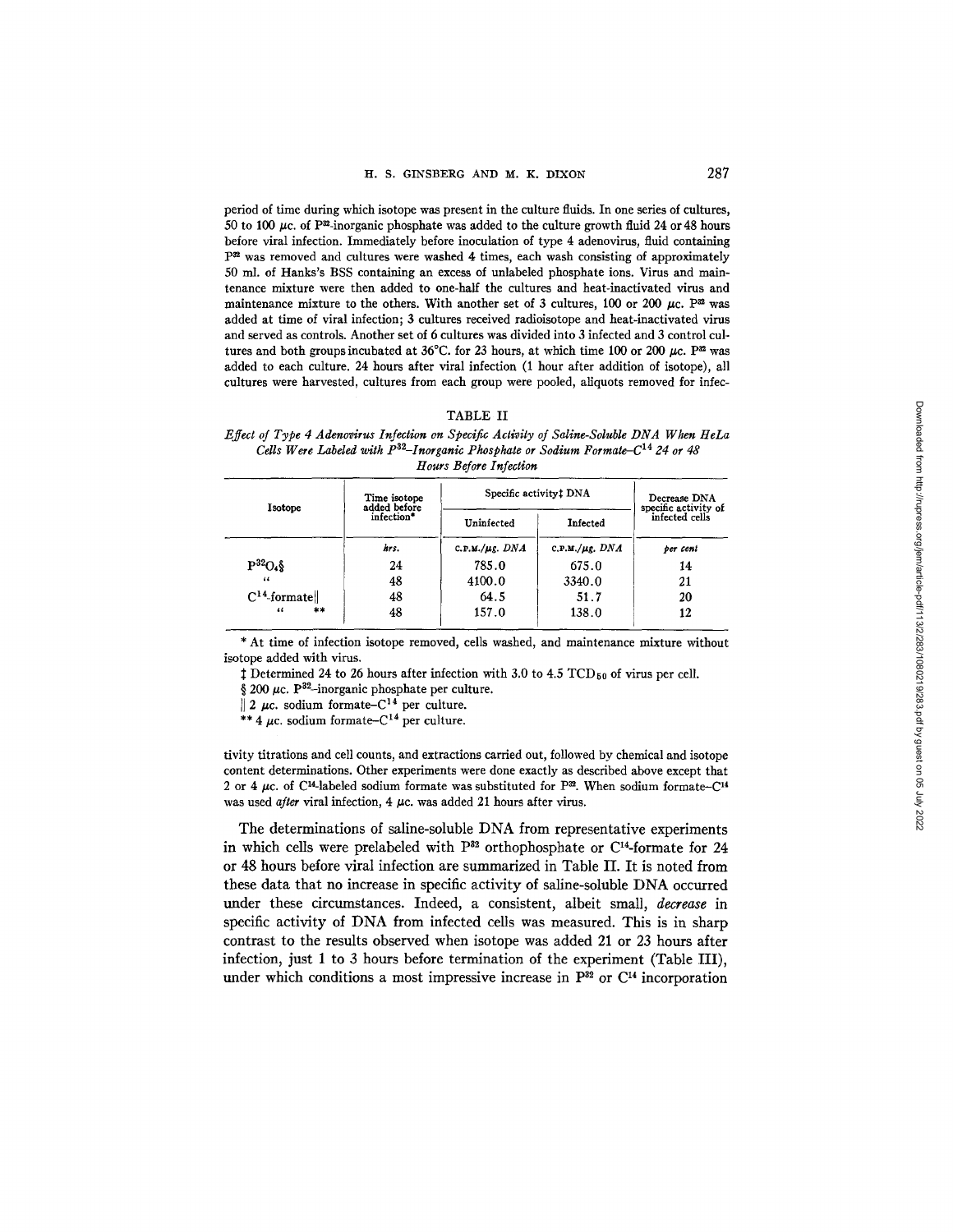into saline-soluble DNA was obtained. A marked increase in specific activity of this DNA fraction was likewise demonstrated when isotope was added at the time of viral infection (these data are not presented in tabular form, as similar results are adequately shown in Tables I, IV, and V, and Fig. 1).

24 hours after viral infection saline-soluble DNA was increased approximately 100 per cent in infected cells (Fig. 1) (7). It should be emphasized again that when cells were labeled with isotope 24 to 48 hours before infection, and infected in the presence of media devoid of  $P^{32}$  or  $C^{14}$ , there was no increase in specific activity of saline-soluble DNA from infected cells; rather, a small but consistent *decrease* (12 to 21 per cent) in specific activity was noted. These

| r.<br>г<br>ż. |  |
|---------------|--|
|---------------|--|

*Incorporation of P<sup>32</sup>-Inorganic Phosphate or Sodium Formate-C*<sup>14</sup> into Saline-Soluble DNA *from Type 4 Adenovirus-lnfected IIeLa Ceils to Which Isotope Was Added 21 or 23 flours after Infection* 

|                | Time isotope<br>added after | Specific activity* DNA | Increase DNA<br>specific activity |                   |
|----------------|-----------------------------|------------------------|-----------------------------------|-------------------|
| Isotope        | infection                   | Uninfected             | Infected                          | of infected cells |
|                | hrs.                        | C.P.M./ $\mu$ g. DNA   | C.P.M./ $\mu$ g. DNA              | ber cent          |
| $P^{32}O_4$ ‡  | 23                          | 5.00                   | 35.00                             | 600               |
| $\alpha$       | 23                          | 1.55                   | 9.40                              | 506               |
| $C14$ -formate | 21                          | 1.10                   | 6.75                              | 514               |
| $\epsilon$     | 21                          | 0.98                   | 8.00                              | 715               |

\* Determined 24 hours after infection with 3.0 to 4.5  $\text{TCD}_{50}$  of virus per cell.

 $\ddagger$  200  $\mu$ c. P<sup>32</sup>-inorganic phosphate per culture.

§ 100  $\mu$ c. P<sup>32</sup>-inorganic phosphate per culture.

 $\parallel$  4  $\mu$ c. sodium formate-C<sup>14</sup> per culture.

results suggest that the major portion of the rapidly synthesized DNA which accumulated in infected cells was built from isotope-labeled materials in the host cell and was present before viral infection. That *de novo* synthesis of the saline-soluble DNA occurred and that some of the building blocks of the DNA were obtained from unlabeled precursors derived from the medium are indicated by the consistent decrease in specific activity of DNA from infected cells as a result of incorporation of unlabeled precursors from the medium which had diluted the host cell pool.

The addition of isotope to infected cultures during the incremental period of viral multiplication, 21 or 23 hours after infection (10), resulted in a marked increase in specific activity of saline-soluble DNA as compared to control cultures (Table lII). This was striking despite the presence of isotope for only 1 or 3 hours before termination of the experiment. It may be concluded from these results that in infected cells saline-soluble DNA is being very rapidly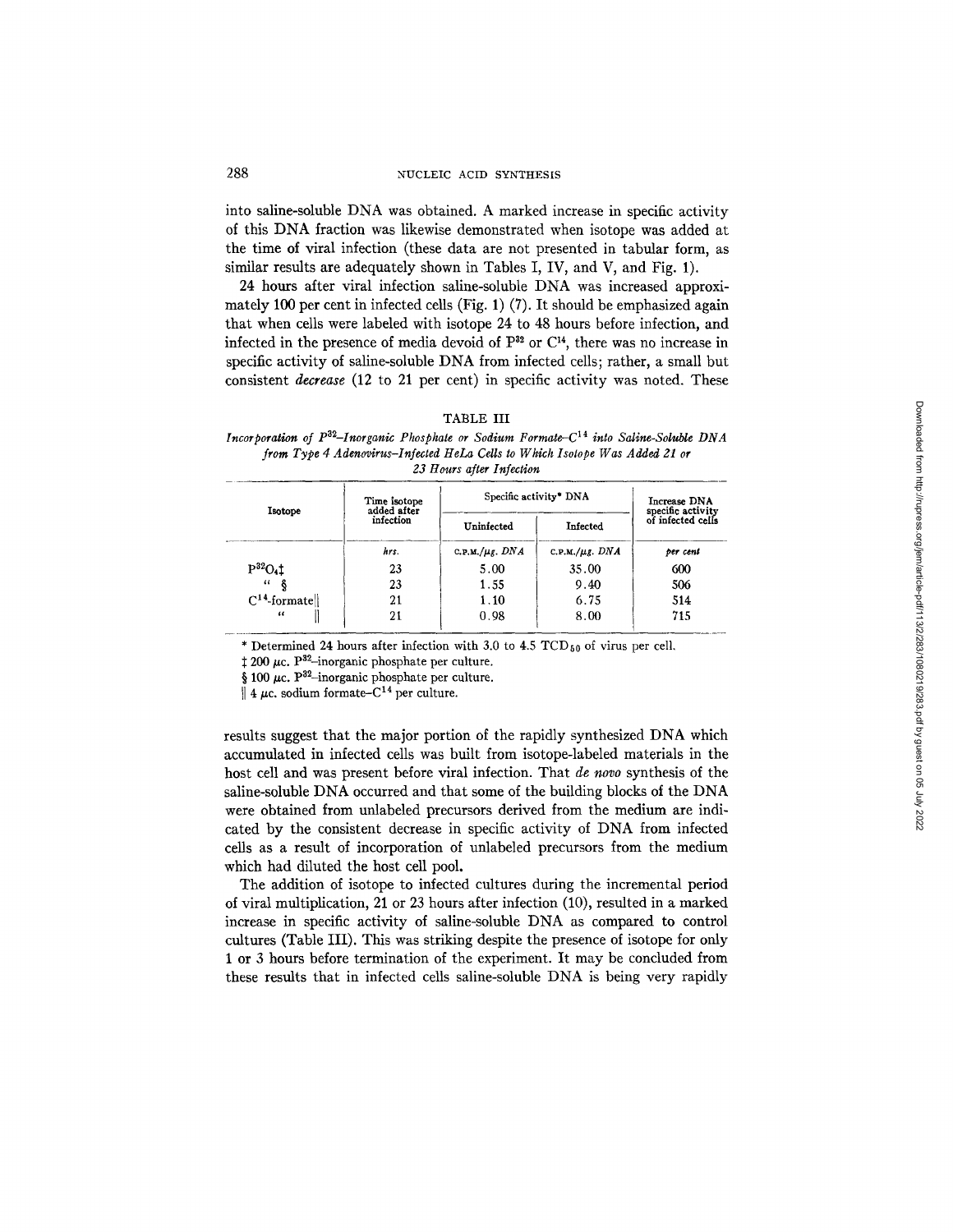synthesized during the period in which virus is also being most rapidly propagated (10).

*Temporal Relationships of Increased Specific Activity, Accumulation of Saline-Soluble DNA, and Multiplication of Type 4 Adenovirus.--To* estimate the significance of the finding that in type 4 adenovirus-infected cells a particular species of DNA was rapidly synthesized and accumulated in the cells, experiments were carried out to investigate the temporal relationship of the synthesis of the saline-soluble DNA to propagation of infectious virus.

Experiments were done exactly as described previously except that 18 or 24 cultures were employed so that 3 or 4 time intervals could be studied in each experiment (3 uninfected and 3 infected cultures per period). Eight separate experiments were carried out to determine DNA and RNA content and  $P^{\infty}$  or C<sup>14</sup> incorporation into the nucleic acid fractions as well as the acid-soluble pool. With P<sup>22</sup>, 200  $\mu$ c. of labeled inorganic phosphate was added to each culture 1 hour before cells were harvested so that isotope incorporation occurred during the same period for all cultures, regardless of the period of total incubation. Experiments utilizing sodium formate– $C^{14}$  were carried out in a manner similar to those with  $P^{32}$  orthophosphate except for the following modifications which were made to increase isotope incorporation: (a) 6 hours after viral infection monolayers were washed 2 times with Hanks's BSS and a maintenance mixture consisting of Eagle's basal medium (22) supplemented with 2 per cent calf serum was employed so that no purines and pyrimidines were present in the medium; and  $(b)$  4  $\mu$ c. per culture was added 6 hours after viral infection and was present throughout the remainder of the experimental period.

Two separate experiments were done to determine the rate of viral multiplication, and the geometric mean of the 2 infectivity fitrations for each interval was calculated. Each of 20 cultures was infected with 2.6  $\times$  10<sup>7</sup> TCD<sub>50</sub> of trypsin-treated virus (4 TCD<sub>50</sub> per cell) and incubated for 6 hours at 36°C. Infected fluid was removed from each culture, the cell sheet washed 3 times with 50 ml. Hanks's BSS containing 2 per cent chicken serum, and 10 ml. of fresh maintenance mixture added. At varying intervals after infection ranging from 6 to 24 hours, cells and fluid from 2 cultures were pooled, frozen, and thawed 6 times to disrupt cells (10), debris removed by centrifugation, and the supernatant fluid stored at  $-28^{\circ}$ C. for infectivity fitrations when all cultures had been harvested.

The results, presented as the geometric means of the individual experiments, are summarized graphically in Fig. 1. In confirmation of previous studies (10), the latent period of the multiplication cycle was 14 hours, followed by a rapid incremental phase of viral multiplication. Concomitant with the appearance of infectious virus, a gradual increase in saline-soluble DNA was detected. It is striking that approximately 4 hours before the increased DNA content of infected HeLa cells could be demonstrated, a significant increase in the specific activity of the saline-soluble DNA from infected cells was measured. Incorporation of  $P^{32}$  or  $C^{14}$ -formate into saline-soluble DNA continued to increase rapidly during the experimental period, and at a rate somewhat faster than the accumulation of saline-soluble DNA as measured by chemical techniques.

Measurement of an increase in specific activity of saline-soluble DNA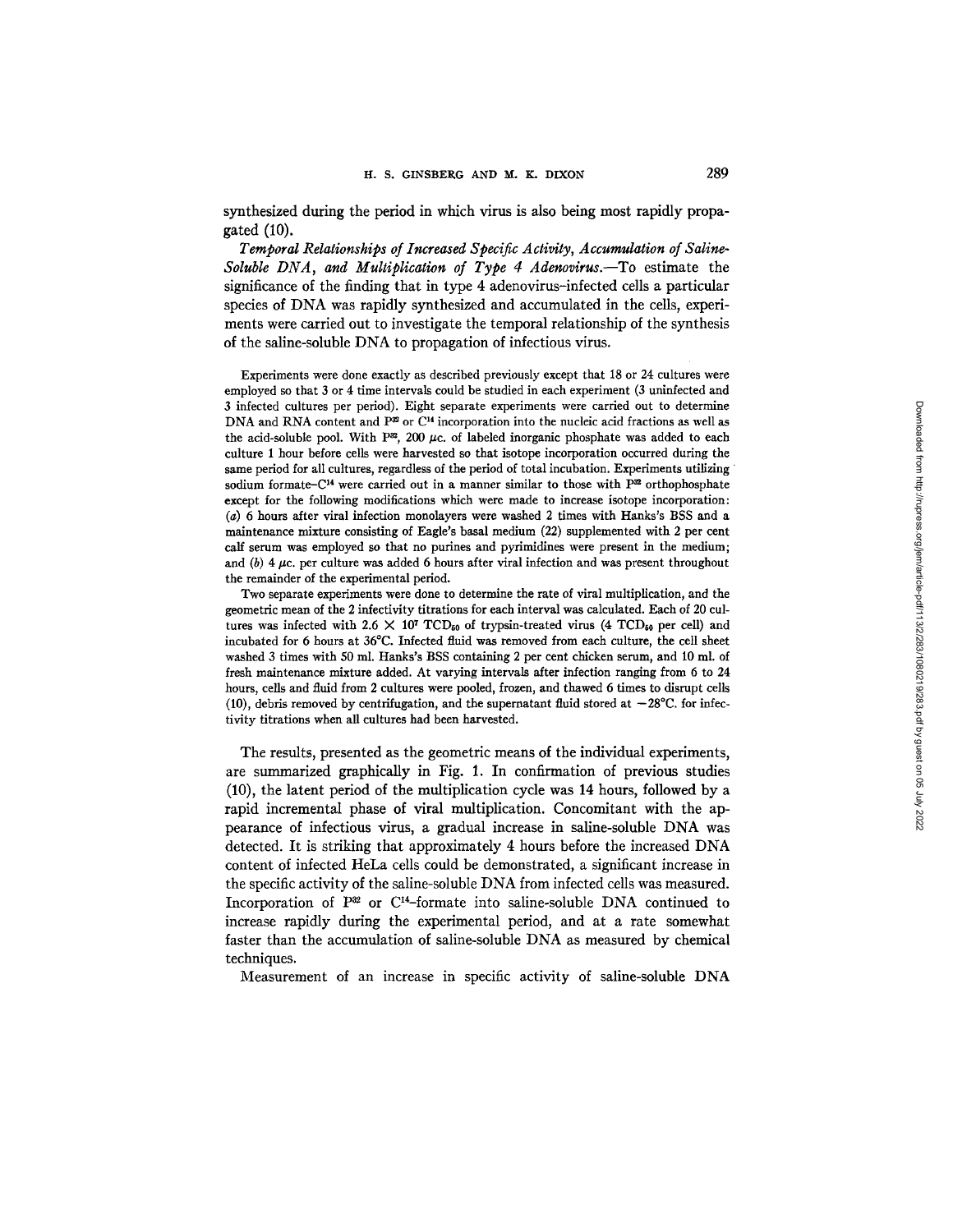significantly earlier than detection of an increased quantity of this DNA by chemical means suggests that the former technique is the more sensitive of the 2 methods for determination of increased synthesis of DNA or that a very rapid turnover of this DNA fraction occurs. The observation that salinesoluble DNA began to accumulate in adenovirus-infected cells at approximately the same time that newly propagated virus first could be detected



Fro. 1. Temporal relationships of type 4 adenovirus multiplication, increased content of saline-soluble DNA, and increased incorporation of P<sup>32</sup>-inorganic phosphate or sodium formate- $C<sup>14</sup>$  into saline-soluble DNA of infected cells. Cells were infected with 2.7 to 4.5 TCD<sub>50</sub> per cell: 200  $\mu$ c. of P<sup>22</sup> was added 1 hour before cells were harvested or 4 $\mu$ c. C<sup>14</sup> was added 6 hours after viral infection. Each endpoint represents the geometric mean of at least 4 individual experiments for DNA content and isotope incorporation and 2 individual experiments for viral multiplication. The shaded area indicates the period of time between increased synthesis of saline-soluble DNA and detection of infectious virus.

suggests a relationship between the synthesis of virus and this particular DNA fraction. That synthesis of saline-soluble DNA as measured by  $P^{32}$  or  $C^{14}$ formate incorporation commenced before formation of infectious virus could be detected, suggests that this DNA fragment may be a precursor of virus and that it may be incorporated into the mature viral particle during its final fabrication. It must be recognized that the temporal relationship between synthesis of saline-soluble DNA and infectious virus suggested by these data could be fortuitous, but recognition of the possible relationship merits further exploration.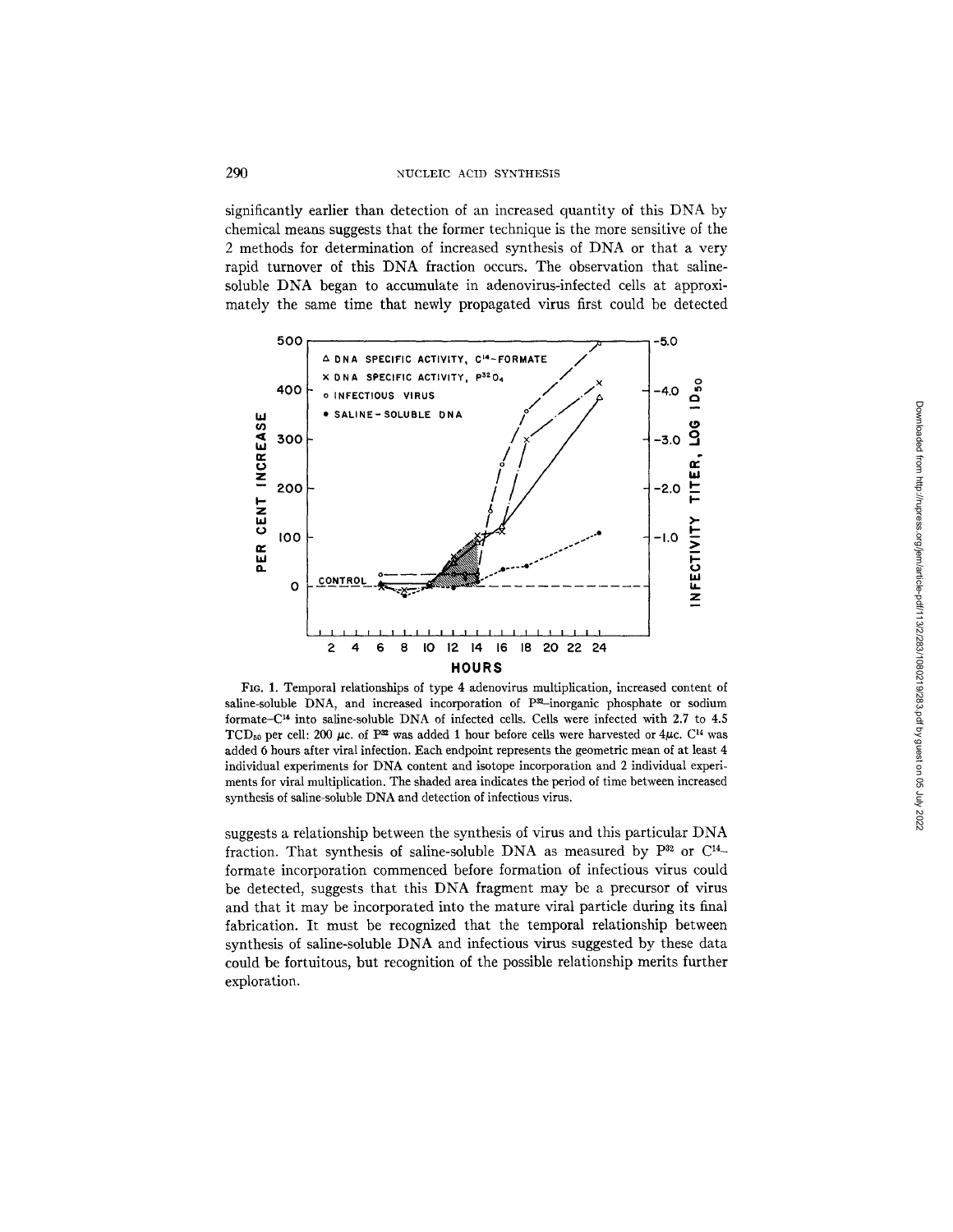*Incorporation of P<sup>32</sup>-Inorganic Phosphate into Ribonucleic Acid (RNA)* of *Type 4 Adenovirus-Infected HeLa Cells.--Previous* studies indicated that type 4 adenovirus infection did not affect RNA synthesis in HeLa cells to the same striking extent as DNA production (7). To determine whether viral infection might affect only a small fraction of RNA, as with certain bacteriophages  $(23)$ ,  $P^{32}$  incorporation into this nucleic acid was investigated.

Experiments similar to those described previously were carried out. Cultures were infected with 3 to 5 TCD<sub>50</sub> of virus, and 200  $\mu$ c. P<sup>32</sup>-inorganic phosphate was added to each culture 1 hour before termination of the experiment. Intervals of 6 to 36 hours after viral infection were studied.

| TABLE |  |
|-------|--|
|-------|--|

*Effect of Type 4 Adenovirus Infection on Content of and P82-Inorganio Phosphate Incorporation into Nucleic Acids of HeLa Cells* 

|                  | Uninfected                     |                        | Infected*                      | Increase in infected cells |                 |                      |
|------------------|--------------------------------|------------------------|--------------------------------|----------------------------|-----------------|----------------------|
| Nucleic acid     | Content                        | Specific<br>activityt  | Content                        | Specific<br>activity!      | Nucleic<br>acid | Specific<br>activity |
|                  | $\mu$ g./10 <sup>6</sup> cells | C.P.M.<br>$\mu$ g./ml. | $\mu$ g./10 <sup>6</sup> cells | C.P.M.<br>$\mu$ g./ml.     | per cent        | ber cent             |
| $\mathbf{RNA}$ s | 4.55                           | 43.00                  | 6.35                           | 59.0                       | 39.6            | 37.2                 |
|                  | 2.98                           | 3.86                   | 10.50                          | 20.8                       | 252.0           | 438.0                |

\* Cultures inoculated with  $4.5$  TCD $_{50}$  of virus per cell.

 $\text{\tt 1200}\,\mu\text{\tt c}~\text{\tt P}^{32}$  added 23 hours after viral infection and 1 hour before experiment was terminated.

§ Expressed as ribose.

The evidence obtained showed the specific activity of RNA from infected cultures to be 28 per cent greater than RNA from uninfected controls at 24 to 36 hours after infection (geometric mean of 11 experiments). The results of a representative experiment in which specific activity of the RNA was determined 24 hours after viral infection are presented in Table IV. For comparative purposes the data for the saline-soluble DNA are also summarized. In the experiment illustrated, the increase in RNA per cell and specific activity of RNA from infected cells as compared to controls were of the same order of magnitude, and were markedly less than values obtained for increase in DNA. It should be emphasized that no large increase in specific activity of RNA from infected cells was measured at any time from 6 to 36 hours after viral inoculation. These data confirm the findings previously reported, that type 4 adenovirus infection has no marked effect upon RNA synthesis (7).

*Effect of Type 5 Adenovirus Infection on Synthesis of RNA and Saline-Soluble DNA in HeLa Cells.*—A study of the biological and immunological characteristics of adenoviruses types 1 to 7 has indicated that these agents may be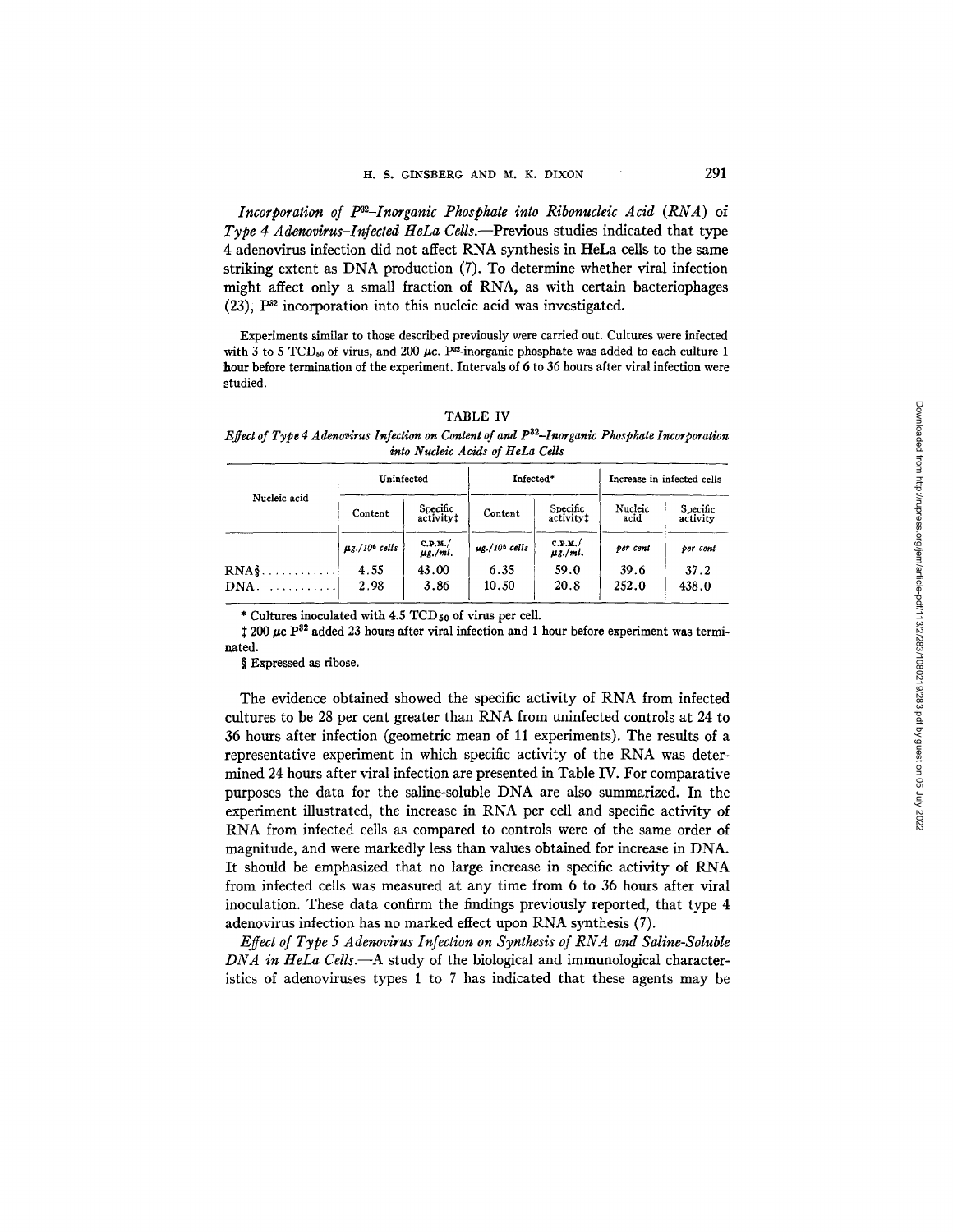classified into 2 subgroups  $(2, 3, 10, 24-27)$ . Types 1, 2, 5, and 6 have been shown to be very similar in the properties studied and to comprise one subgroup, whereas types 3, 4, and 7 are closely related and belong to the second subgroup. The consistent differences in the viruses in the two subgroups suggested that the effect on nucleic acid synthesis by an adenovirus other than a type closely related to type 4 should also be studied. Type 5 adenovirus was selected for this purpose, and experiments similar to those already described in detail were carried out using P32-inorganic phosphate.

The results of a representative experiment summarized in Table V show a clear-cut difference from those obtained with type 4 infection (Table IV). As demonstrated by these data, although the quantity of RNA per infected cell

| ABL! |  |
|------|--|
|------|--|

*Effect of Type 5 A denovirus Infection on Content of and P*<sup>32</sup>–*Inorganic Phosphate Incorporation into Nucleic Acids of HeLa Cells* 

|               | Uninfected                     |                        | Infected*                      | Increase in infected cells |                 |                      |
|---------------|--------------------------------|------------------------|--------------------------------|----------------------------|-----------------|----------------------|
| Nucleic acid  | Content                        | Specific<br>activity:  | Content                        | Specific<br>activity!      | Nucleic<br>acid | Specific<br>activity |
|               | $\mu$ g./10 <sup>6</sup> cells | C.P.M.<br>$\mu$ g./ml. | $\mu$ g./10 <sup>6</sup> cells | C.P.M.<br>$\mu$ g./ml.     | per cent        | per cent             |
| $\text{RNA}\$ | 3.73                           | 55.5                   | 5.2                            | 136.0                      | 39.4            | 145                  |
|               | 1.16                           | 9.9                    | 3.8                            | 45.0                       | 228.0           | 354                  |

\* Cultures inoculated with  $8$  TCD<sub>50</sub> of virus per cell.

 $\text{\texttt{1}}$  200 µc.  $P^{32}$  was added 23 hours after viral infection and 1 hour before experiment was terminated.

§ Expressed as ribose.

increased only 39 per cent, the specific activity of RNA increased 145 per cent, almost 2.5-fold. In other experiments an increase in RNA per cell of 75 to 100 per cent was occasionally seen with the increase in specific activity of the same order as that shown in Table V. The increase in saline-soluble DNA in type 5 infected HeLa cells was similar to that obtained with type 4 infection (Tables I, III, and IV).

It is not clear at present why the marked increase in specific activity of RNA is associated with type 5 but not type 4 adenovirus infections. A recent report of studies with type 2 adenovirus (8) showed similar findings which present further evidence of major differences of type 4 from types 2 and 5 adenoviruses. It should be noted that it is adenovirus types 1, 2, 5, and 6 which produce the greatest quantity of the toxin-like material associated with viral infection but separable from the viral particle (12-14). It is a possibility that the increased synthesis of RNA shown to be associated with types 2 and 5 infections may be intimately related to the production of the toxin-like substance which is largely protein in composition.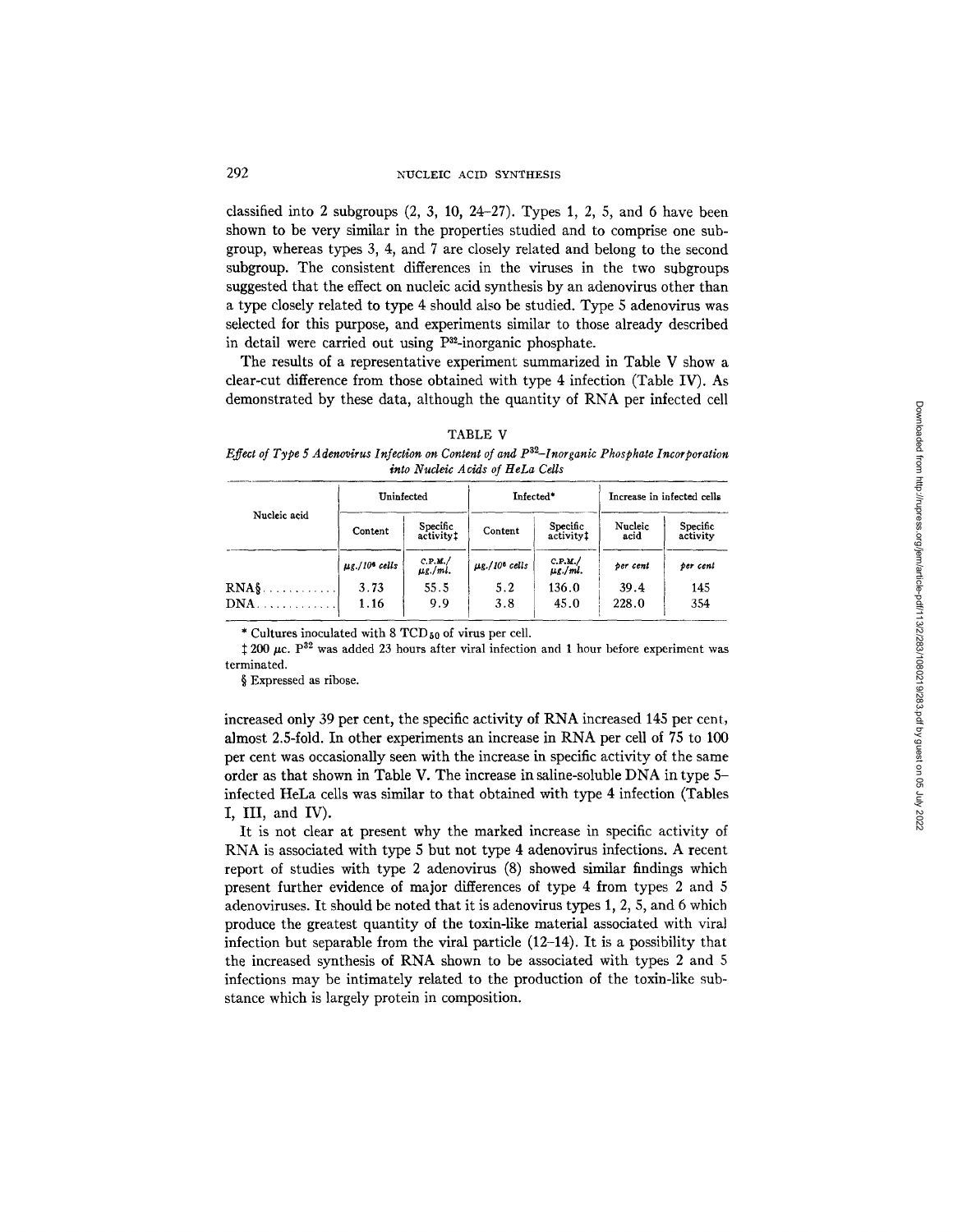Incorporation of  $P^{32}$ -inorganic Phosphate or Sodium Formate-C<sup>14</sup> into Acid-*Soluble Pool of Uninfected and Type 4 Infected Cells.--As* part of the experiments previously described in which the incorporation of  $P^{32}$  orthophosphate or sodium formate– $C^{14}$  into RNA (Table IV) and saline-soluble DNA (Table III and Fig. 1) was determined, incorporation of these isotopes into the acidsoluble pool was also studied. Radioactivity of the acid-soluble pool was determined by direct plating of 0.1 mi. of the supernate of the mixture from which the nucleic acids and protein had been precipitated by trichloracetic acid. Samples were dried with an infrared lamp. For convenience in the  $C<sup>14</sup>$ experiments, the results (Tables VI and VII) are presented as the c.P.M, per  $10<sup>6</sup>$  cells rather than as true specific activity (c.p.m. per  $\mu$ g. P) as in P<sup>32</sup> experi-

## TABLE VI

*Incorporation of P<sup>32</sup>-Inorganic Phosphate and Sodium Formate-C<sup>14</sup> into the Acid-Soluble Pool of Uninfected and Type 4 Adenovirus-Infected IIeLa Cells* 

|                          |                                | Specific activity  |                              |                    |                                |  |  |
|--------------------------|--------------------------------|--------------------|------------------------------|--------------------|--------------------------------|--|--|
| Isotope                  | Uninfected cells               |                    | Infected cells*              |                    | $C.P.M./10*$<br>infected cells |  |  |
|                          | $C.P.M./10$ <sup>6</sup> cells | C.P.M./ $\mu$ g. P | C.P.M./10 <sup>6</sup> cells | C.P.M./ $\mu$ g. P | per cent                       |  |  |
| $P^{32}O_4$ <sup>+</sup> | 30,200                         | 11,450             | 38,200                       | 11,900             | 3                              |  |  |
| -46                      | 24,700                         | 7,030              | 33,900                       | 8,370              | 37                             |  |  |
| $C^{14}$ -formates       | 12,500                         |                    | 28,000                       |                    | 124                            |  |  |
| $\epsilon$               | 14,400                         |                    | 38,200                       |                    | 165                            |  |  |

\* Infected with 3.5 to 5.0  $TCD_{50}$  virus per cell.

 $\frac{1}{200}$   $\mu$ c. P<sup>32</sup>-inorganic phosphate per culture added at time of viral infection. Experiment terminated 35 hours after infection.

§ 60  $\mu$ c. sodium formate–C<sup>14</sup> per culture added 6 hours after infection. Experiment terminated 40 hours after infection.

ments. When  $P^2$ -inorganic phosphate was utilized, no effect of viral infection on incorporation of isotope could be detected. However, when sodium formate- $C<sup>14</sup>$  was employed, the isotope content of the acid-soluble pool of infected cells was increased more than 2-fold. It is striking (Table VII) that the increased incorporation of  $C<sup>14</sup>$  into the acid-soluble pool commenced at approximately 12 hours after viral infection, the same interval at which the specific activity of the saline-soluble DNA began to increase (Fig. 1). It should be pointed out that the specific activity of the acid-soluble pool, when studied with  $P^{22}$ -inorganic phosphate, did not increase at any time from 6 to 35 hours after infection.

The basis for the differences encountered with the use of  $P^{32}$  and  $C^{14}$ -formate is not readily apparent. It may be considered possible that with  $P^{32}$ -inorganic phosphate the components of the acid-soluble pool are so generally labeled that one could not detect an increase in specific activity of a minor segment. On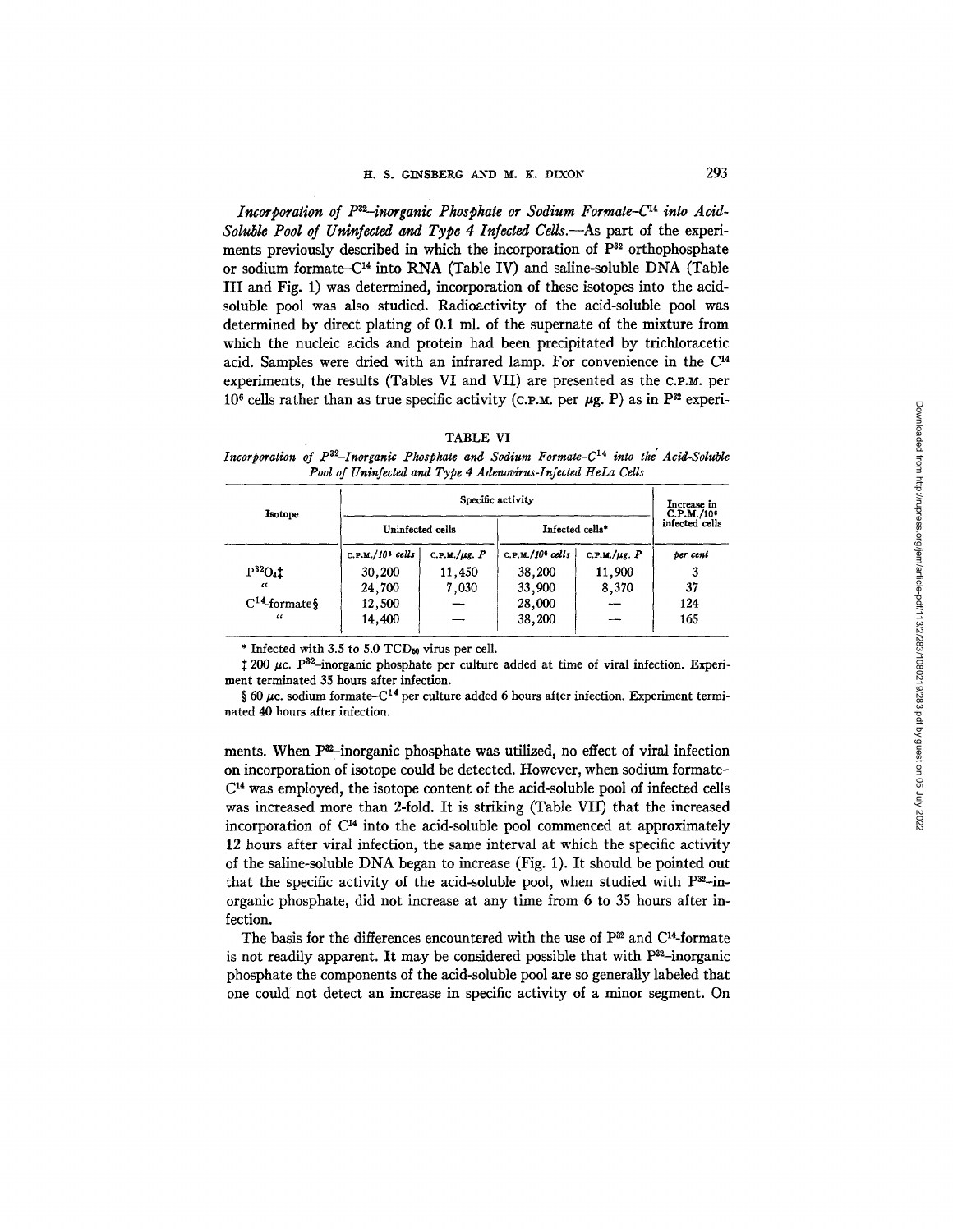the other hand, not only is C14-formate incorporated into molecules more specifically, but also the formate not incorporated into larger molecules is volatilized and lost during drying. Therefore, an increased incorporation into a minor portion of the pool could be measured with sodium formate– $C<sup>14</sup>$ . The increased incorporation of sodium formate– $C<sup>14</sup>$  into the acid-soluble pool probably reflects incorporation of this precursor into amino acids such as serine and methionine as well as into nucleic acid bases, nucleosides and nucleotides.

## TABLE VII

*Time of Increased Incorporation of Sodium Formate-C*<sup>14</sup> into the Acid-Soluble Pool of Type 4 *Adenovirus Infected HeLa Cells* 

| Incubation period | "Specific activity"* acid-soluble pool | Per cent increase            |     |
|-------------------|----------------------------------------|------------------------------|-----|
|                   | Uninfected                             | Infected:                    |     |
| hrs.              | C.P.M./10 <sup>6</sup> cells           | C.P.M./10 <sup>6</sup> cells |     |
| 10                | 13.7                                   | 10.0                         | 0   |
| 12                | 12.3                                   | 23.2                         | 89  |
| 14                | 13.3                                   | 38.7                         | 191 |
| 16                | 11.0                                   | 26.1                         | 137 |
| 24                | 16.7                                   | 58.2                         | 249 |

\* 4  $\mu$ c. sodium formate–C<sup>14</sup> per culture at time of viral infection.

 $\ddagger$  Infected with 2.8 TCD<sub>50</sub> per cell.

§ Each value is the geometric mean of 2 identical experiments.

#### DISCUSSION

Experimental data presented in this communication demonstrate that type 4 adenovirus infection of HeLa cells induces an increased synthesis of DNA. The DNA that was synthesized preceding and accompanying viral synthesis is a fraction of nucleic acid which as a nucleoprotein is extracted from the infected cell with  $0.15 ~M$  NaCl (termed the saline-soluble DNA). In contrast, the bulk of DNA, which is considered the normal host cell DNA, as a nucleoprotein complex is soluble in water or 2  $\mu$  NaCl but not in 0.15  $\mu$  NaCl, and is not increased in its synthesis during viral infection. Experiments utilizing p32\_ inorganic phosphate or sodium formate $-C<sup>14</sup>$  confirmed the evidence previously reported that adenovirus-infected cells contained an increased quantity of DNA, and that viral infection effected increased production of the unusual molecular species of DNA, the saline-soluble DNA (7).

The discovery that saline-soluble DNA was the nucleic acid which accumulated in virus-infected cells implied that this DNA was synthesized *de novo*  as an important stage in viral synthesis, produced concomitantly with viral synthesis but not directly related to it, or formed by a degradation of poly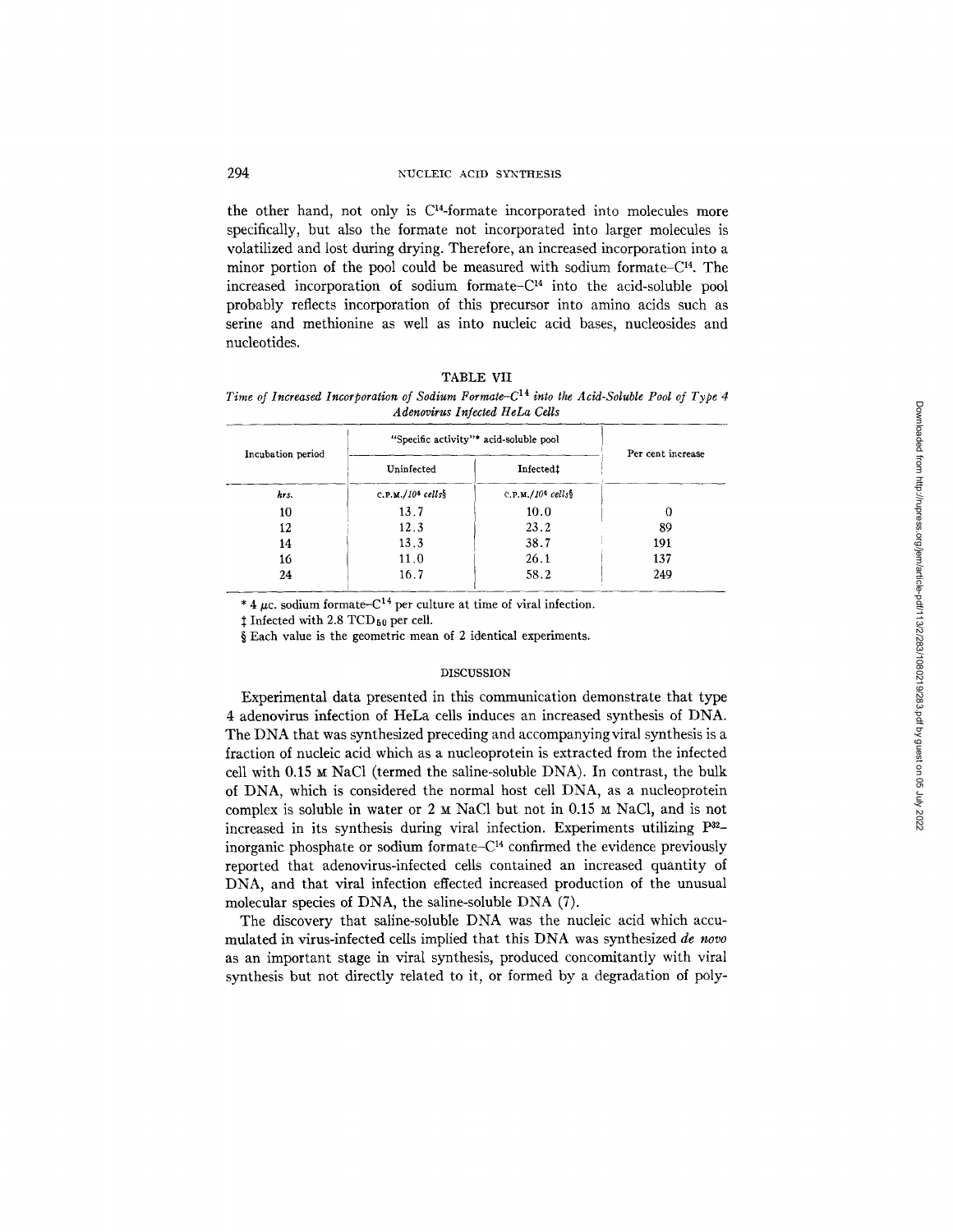merized host-cell DNA. Two lines of evidence obtained in this investigation bear directly upon these possibilities:

1. Studies in which host cell DNA was labeled before viral infection with either  $P^{32}$ -inorganic phosphate or sodium formate- $C^{14}$  clearly indicate that saline-soluble DNA was synthesized from precursors in the medium as well as from materials in the cells before viral infection (Table II).

2. The specific activity of saline-soluble DNA was greatly increased over that which is probably normal host-cell DNA; *i.e.,* the water-soluble DNA, from uninfected or infected cells (Table I). Were the saline-soluble DNA derived directly from water-soluble *DNA,* the specific activity of both molecular species would be similar.

It may be concluded from these data that saline-soluble DNA is not formed merely by a breakdown of normal host-cell *DNA,* but rather is synthesized from small molecular building blocks derived from the host-cell pools and the nutrients of the medium. The experiments described do not distinguish between the hypotheses that saline-soluble DNA is synthesized as an essential step in viral propagation or that it occurs as a result of a non-specific stimulus.

The finding that synthesis of saline-soluble DNA precedes the first detectable production of infectious virus, however, and then accompanies viral synthesis at a similar rate, suggests that this DNA may be a precursor of virus and is incorporated with other substances to produce mature viral particles. It should be noted also that increased incorporation of sodium formate-C<sup>14</sup> into the acid-soluble pool of infected cells occurs at the same time as the increased synthesis of saline-soluble DNA.

The alterations in DNA synthesis described are to date unique for an animal virus-infected cell. However, an increased synthesis of DNA has been reported to occur in cells infected with herpes simplex (28), vaccinia (29), equine abortion virus (30), or pseudorabies virus (31). With  $T_2$  bacteriophage, as with adenoviruses, increased DNA synthesis commenced before newly synthesized infectious virus could be detected (32-34). The comparison of DNA synthesis in adenovirus-infected cells to that in  $E$ , *coli* infected with  $T_2$  bacteriophage can be carried further with the similarity in production of an excess of DNA which then accumulates in infected cells and may be referred to as "surplus DNA" (34).

To clarify the picture completely as to the role of the saline-soluble DNA, it must be determined directly whether or not the *DNA* of the viral particle is identical with that which accumulates in infected cells. This approach will be aided by the finding that the saline-soluble DNA has a unique base composition: neither adenine and thymine nor guanine and cytosine are paired quantitatively, and guanine is markedly increased in amount (9). Experiments utilizing  $P^{32}$ -inorganic phosphate, sodium formate-C<sup>14</sup>, or adenine-8-C<sup>14</sup> all clearly demonstrate that synthesis of guanine in the saline-soluble DNA molecule is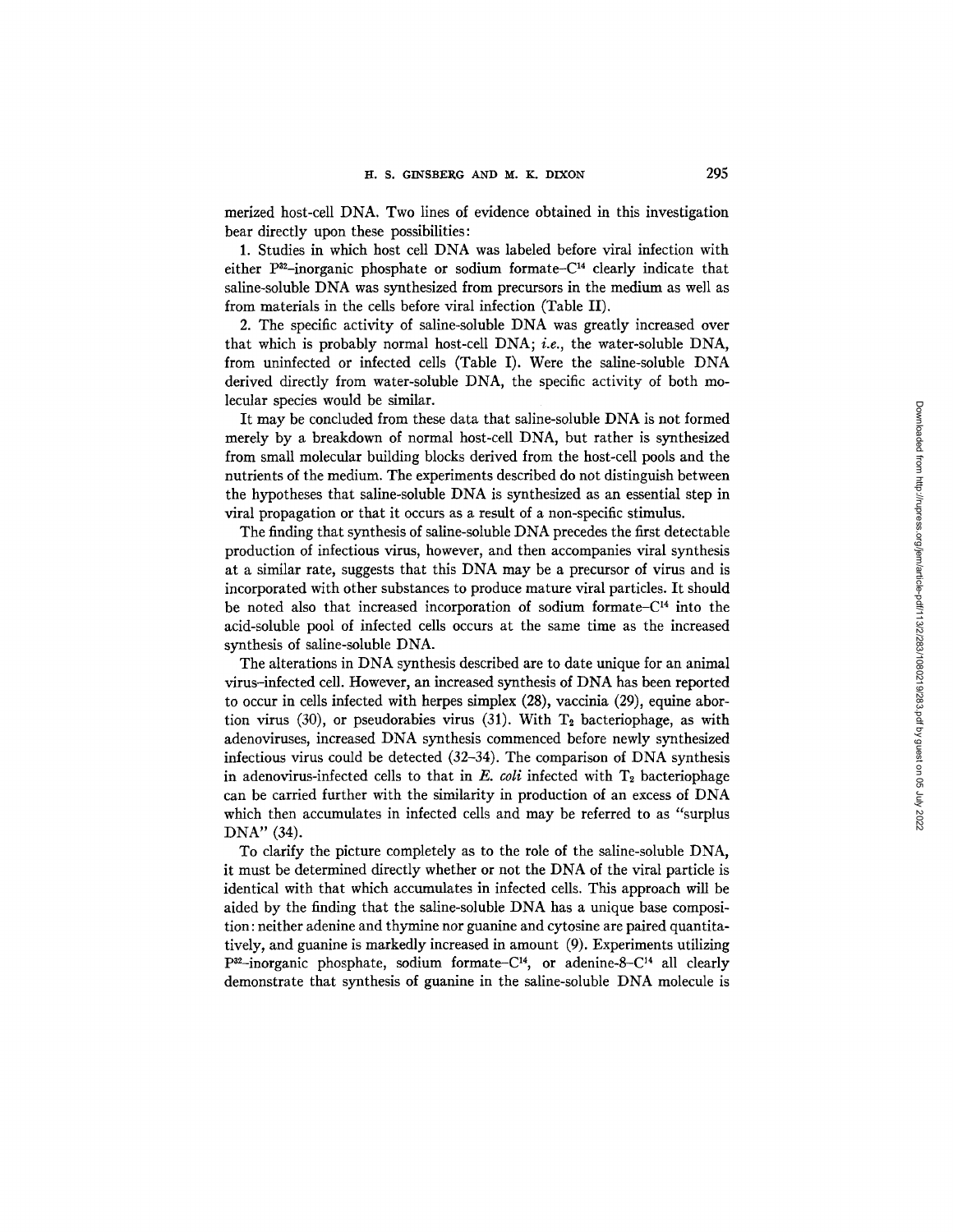increased as compared to the other bases (35, 36). It remains to be determined whether the DNA of highly purified type 4 adenovirus has a base composition similar to that of the saline-soluble DNA. The relationships of the DNA of the virus and that which increased in infected cells can be tested further by determining whether the specific activity of the two are similar when synthesized in the presence of a radioisotope.

Total RNA was also shown to be increased in type 4 or 5 adenovirus-infected cells, but the increment was not nearly so great as for the saline-soluble DNA (7). RNA in type 4-infected cells was only approximately 28 per cent greater than the amount in control HeLa ceils. RNA synthesis was increased to a greater extent in type 5 as well as in type 2 infection (8). It is the type 2 and 5 adenoviruses which have been shown to be chiefly associated with production of a soluble toxin (12-14), in addition to at least 2 soluble complement-fixing antigens and infectious virus (37, 38). The 3 newly synthesized soluble antigens are principally protein in nature (39). Although a similar toxin is synthesized in type 4--infected cells, it is found in much smaller quantities than in type 2 or 5 virus-infected cells (38). These data suggest that the increased RNA synthesis is associated with the marked increase in protein manufacture in adenovirus-infected cells. Furthermore, there are some findings which imply that propagation of a DNA-containing virus is dependent upon RNA synthesis (40).

One may conclude from the evidence described that adenoviruses have a profound effect upon the synthetic and metabolic apparatus of infected cells. The infected cell is stimulated to produce DNA and protein for fabrication of viral particles. RNA synthesis is probably increased in association with marked increase in viral sub-units. Not only do infected cells synthesize DNA and protein for formation of infectious viral particles, but the synthetic processes appear to manufacture specific viral precursors in great excess of that required for viral particles. Thus, large amounts of toxin and soluble complement-fixing antigens accumulate in infected cells free from viral particles. The saline-soluble DNA, which is postulated to be the precursor of viral DNA, also is made in great surplus and accumulates in nuclei of infected cells. The accumulations of DNA and protein form the distinctive and characteristic intranuclear inclusion bodies characteristic of adenovirus-infected cells  $(1-3)$ . Thus, from the investigations described emerges a picture of some of the biochemical changes in nucleic acid and protein synthesis which are related to viral multiplication and form the basis for cell injury by a viral infection.

### **SUMMARY**

Type 4 adenovirus infection of HeLa cells effected a marked increase in synthesis of the saline-soluble DNA fraction, but not the host-cell DNA (the water-soluble fraction). This was demonstrated by the marked increase in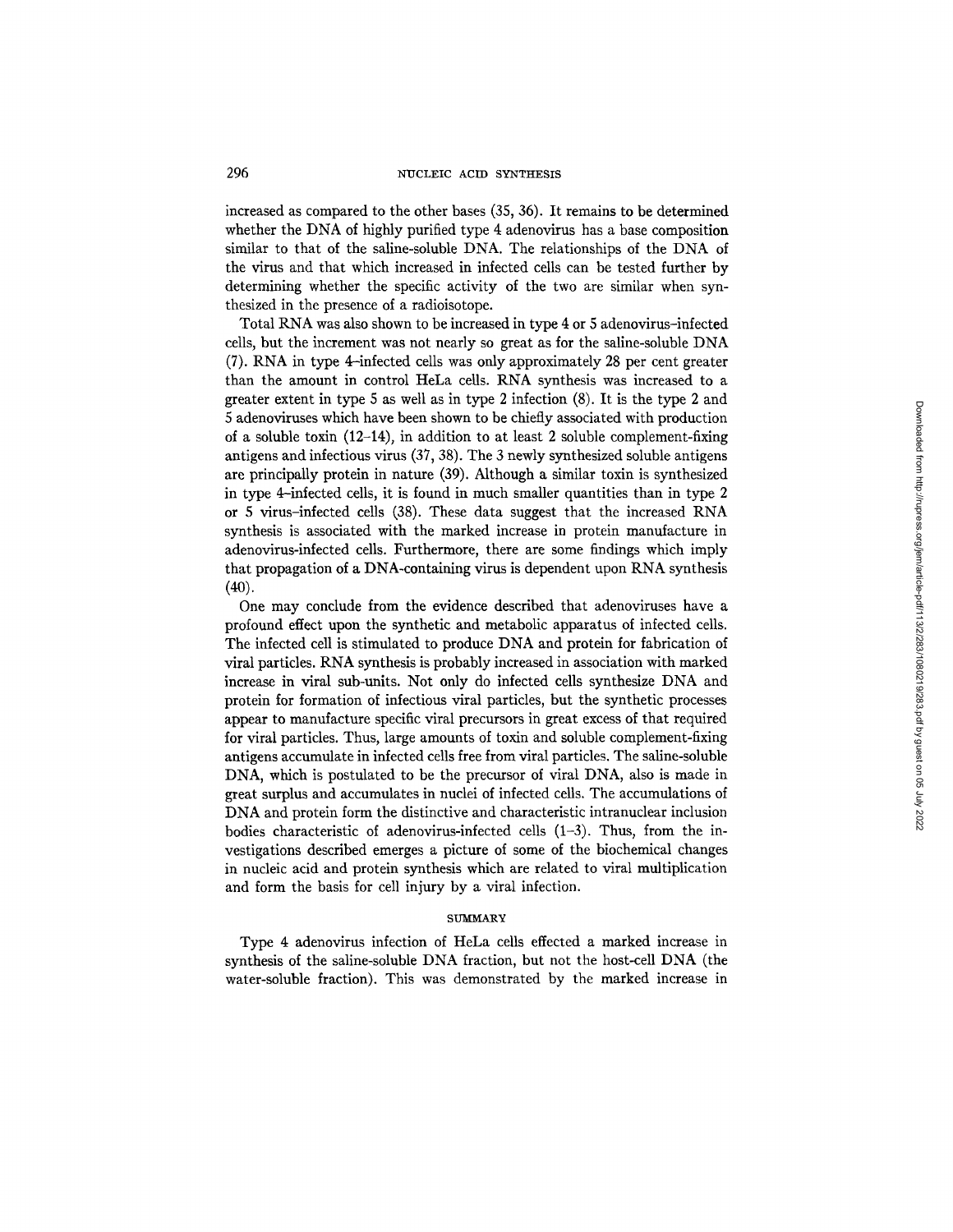specific activity of saline-soluble DNA but not water-soluble DNA when  $P^{22}$ -inorganic phosphate or sodium formate-C<sup>14</sup> was employed. When these isotopes were used to label cells before viral infection rather than during the process of viral propagation, the saline-soluble DNA from infected cells had a specific activity of 10 to 20 per cent less than that of uninfected cells, indicating that the saline-soluble DNA was synthesized both from prelabeled precursors of the cell pools and unlabeled materials from the medium. Saline-soluble DNA began to increase between 10 to 12 hours after viral infection and 3 to 4 hours before appearance of newly propagated infectious virus. The specific activity of the acid-soluble pool of infected cells also increased between 10 to 12 hours after viral inoculation when sodium formate- $C<sup>14</sup>$  was used as a radioisotope. When  $P^{32}$ -inorganic phosphate was utilized, the specific activity of infected-cell RNA was increased approximately the same relative amount as when total RNA was determined chemically; *i.e.,* 30 to 40 per cent. With type 5 adenovirus, not only did a 3- to 5-fold increase in saline-soluble DNA occur, but also an increase was measured in specific activity of RNA when  $P^{32}$ inorganic phosphate was used.

#### BIBLIOGRAPHY

- 1. Barski, G., Caractère spécifique de la lésion cellulaire causée *in vitro* par les virus du groupe A.P.C. et sa valeur diagnostique, *Ann. inst. Pasteur,* 1955, 91, 614.
- 2. Boyer, G. S., Leuchtenberger, C., and Ginsberg, H. S., Cytological and cytochemical studies of HeLa cells infected with adenoviruses, *J. Exp. Med.,* 1957, **105,** 195.
- 3. Boyer, G. S., Denny, F. W., Jr., and Ginsberg, H. S., Sequential cellular changes produced by types 5 and 7 adenoviruses in HeLa cells and human amniotic *cells, ]. Exp. Med.,* 1959, 110, 827.
- 4. Kjellin, L., Lagermalm, *G.,* Svedmyr, A. M., and Thorssen, K. C., Crystallinelike patterns in the nuclei of cells infected with an animal virus, *Nature,* 1955, 175, 505.
- 5. Harford, C., Hamlin, A., Parker, E., and van Ravenswaay, T., Electron microscopy of HeLa cells infected with adenoviruses, *J. Exp. Meal.,* 1956, 104, 443.
- 6. Morgan, C., Howe, C., Rose, H. M., and Moore, D. H., Structure and development of viruses observed in the electron microscope. IV. Viruses of the RLAPC group, 3". *Biophysic. and Biochem. Cytol.,* 1956, 2, 351.
- 7. Ginsberg, H. S., and Dixon, M. K., Deoxyribonucleic acid and protein alterations in HeLa cells infected with type 4 adenovirus, f. *Exp. Med.,* 1959, 109, 407.
- 8. Green, M., Biochemical studies on adenovirus multiplication. Stimulation of phosphorous incorporation into deoxyribonucleic acid and ribonucleic acid, *Virology,* 1959, 9, 343.
- 9. Ginsberg, H. S., Badger, G. F., Dingle, J. H., Jordan, W. S., Jr., and Katz, S., Etiologic relationship of the RI-67 agent to Acute Respiratory Disease (ARD), *3.. Clin. Inv.,* 1955, 34, 820.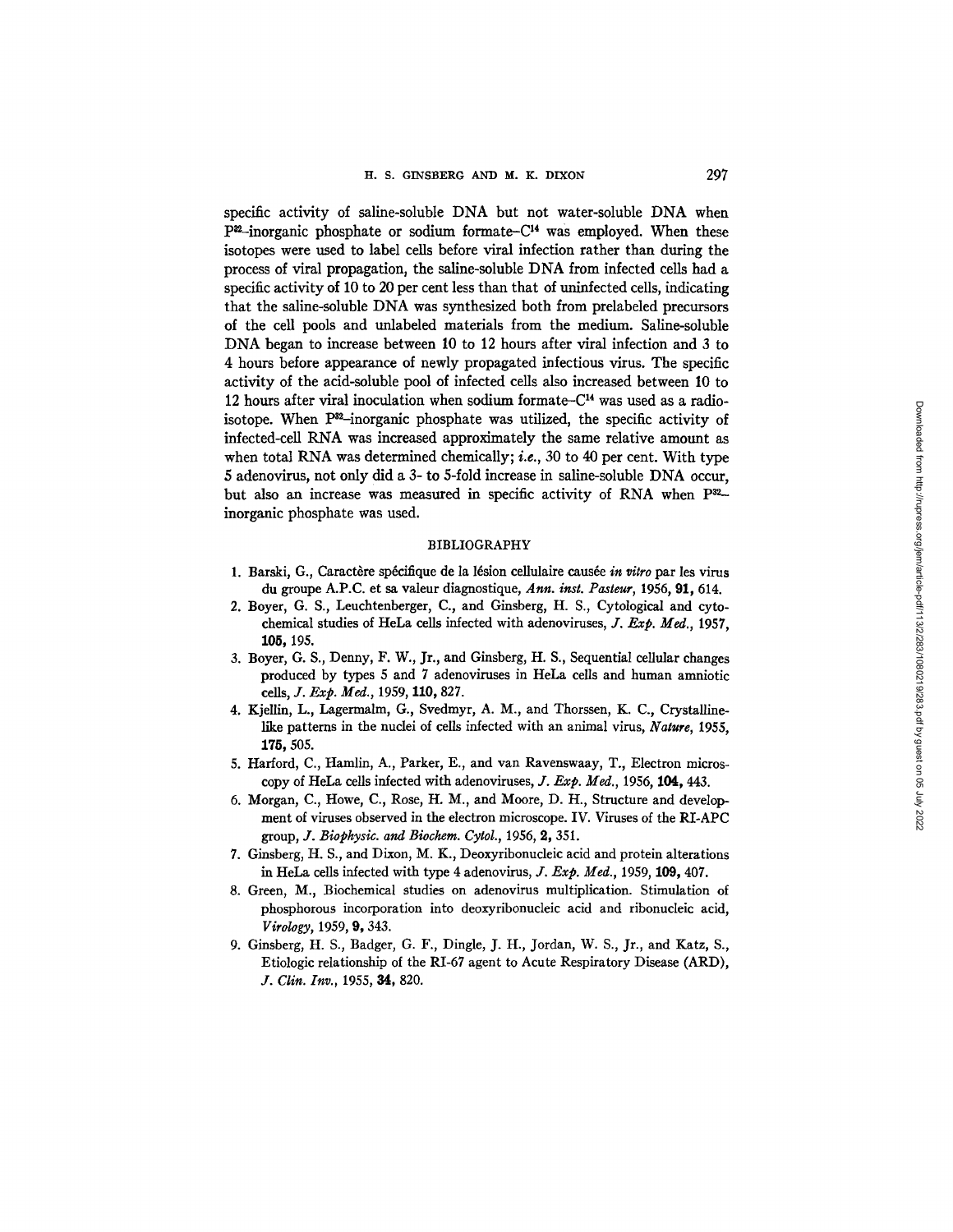- 10. Ginsberg, H. S., Characteristics of the adenovirus. IlL Reproductive cycle of types 1 to *4., J. Exp. Med.,* 1958, 107, 133.
- I1. Ginsberg, H. S., Gold, E., and Jordan, W. S., Jr., Tryptose phosphate broth as supplementary factor for maintenance of HeLa cell tissue cultures, *Proc. Soc. Exp. Biol. and Mecl.,* 1955, 89, 66.
- 12. Rowe, W. P., Hartley, J. W., Roizman, B., and Levy, H. B., Characterization of a factor formed in the course of adenovirus infection of tissue cultures causing detachment of cells from glass, *J. Exp. Med.,* 1958, 108, 713.
- 13. Pereira, H. G., A protein factor responsible for the early cytopathic effect of adenoviruses, *Virology,* 1958, 6, 601.
- 14. Everett, S. F., and Ginsberg, H. S., A toxinlike material separable from type 5 adenovirus particle, *Virology,* 1958, 6,770.
- 15. Ginsberg, H. S., Characteristics of the new respiratory viruses (adenoviruses). II. Stability to temperature and pH alterations, *Proc. Soc. Exp. Biol. and Med.,*  1956, 93, 48.
- 16. Sanford, K. K., Earle, W. R., Evans, V. J., Waltz, H. K., and Shannon, J. E., The measurement of proliferation in tissue culture by enumeration of cell nuclei, *J. Nat. Cancer Inst.,* 1951, 11, 773.
- 17. Schmidt, G., and Thannhauser, S. J., A method for the determination of deoxyribonucleic acid, ribonucleic acid, and phosphoprotein in animal tissues, *J. Biol. Chem.,* 1945, 161, 83.
- 18. Burton, K., A study of the conditions and mechanisms of the diphenylamine reaction for the colorimetric estimation of deoxyribonucleic acid, *Biochem. J.,*  1956, 69., 315.
- 19. DISCHE, Z., Qualitative and quantitative colorimetric determination of heptoses, *J. Biol. Chem.,* 1953, 204, 983.
- 20. Lowry, O. H., Rosebrough, N. J., Fast, A. L., and Randall, R. J., Protein measurement with the Folin phenol reagent, *J. Biol. Chem.*, 1951, 193, 265.
- 21. Fiske, C. H., and Subbarow, Y., The colorimetric determination of phosphorus, *J. Biol. Chem.,* 1925, 66,375.
- 22. Eagle, H., The specific amino acid requirements of a human carcinoma cell (strain HeLa) in tissue culture, *J. Exp. Med.,* 1955, 102, 37.
- 23. Volkin, E., and Astrochan, L., Phosphorus incorporation in *E. coli* ribonuclec after infection with bacteriophage T:, *Virology,* 1956, 2, 149.
- 24. Ginsberg, H. S., Biological and biophysical properties of the adenoviruses, *Ann. New York Acad. Sc.,* 1957, 67, 383.
- 25. Ginsberg, It. S., Characteristics of the new respiratory viruses (adenoviruses). I. Qualitative and quantitative aspects of the neutralization reaction,  $J$ . Im*munol.,* 1956, 77, 271.
- 26. Ginsberg, H. S., Newer aspects of adenovirus infections, *Am. J. Pub. Health.,*  1959, 49, 1480.
- 27. Denny, F. W., Jr., and Ginsberg, H. S., Certain biological characteristics of adenoviruses types  $5, 6, 7$ , and  $14$ , submitted for publication.
- 28. Newton, A., and Stoker, M. G. P., Changes in nucleic acid content of HeLa cells infected with herpes virus, *Virology,* 1958, 5,549.
- 29. Mágee, W. E., and Sagik, B. P., The synthesis of deoxyribonucleic acid by HeLa cells infected with vaccinia virus, *Virology,* 1959, 8, 134.